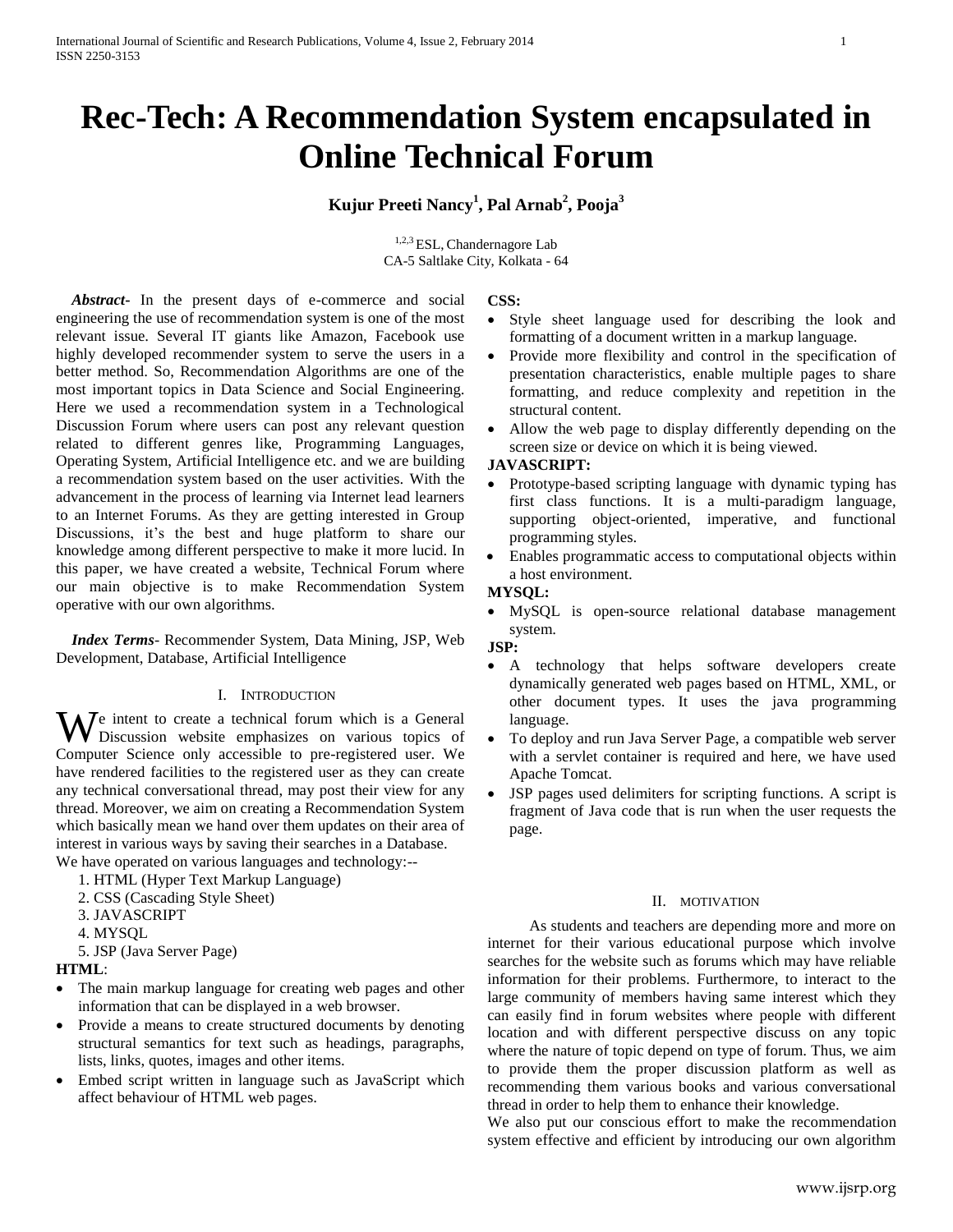behind it. The methodology section describes the algorithm in detail with mathematical notations.

#### III. METHODOLOGY

 In the following section we are going to describe the methodology of the project we have done:

*A. Flow Diagram*



*Figure 1: Flow Diagram for the Home Page*

 The Figure 1 describes the flow diagrams of the Home Page that comes to the user at the very beginning. At first the system checks that whether any user is logged in or not. If someone is logged in then we are allowing him or her to proceed with the forum. Otherwise it prompts the user to login.



*Figure 2: Flow Diagram for the User Profile*

 The Figure 2 describes the flow diagrams of the User Profile Page.

 As the website is completely login-based, visitors have to register for being profited from the features of website. Popular posts are generally the threads which have the highest priorities among all the fields (searched maximum times on the website) whereas Latest Posts are the conversational threads which has been started recently on the website. Besides, When a user have to ask any query or want to post for any conversational thread then he has to get himself logged in, as soon as he is logged in he can proceed further through his Profile. Each time when any user submit his query, a new file is written each time named after genre name together with Question ID.

 When user login to his profile he get Recommendation on the basis of his previously performed work ,that is, information about the field he is mostly interested in and additionally, Recommendation on the basis popular searches so that to let the user know about popular discussions going through websites.

Moreover, we are providing books to them as well as we are asking user whether the book is helpful or not, if the user don't find it helpful then we will show him the books which has been found helpful by the user of his own group. Here, group primarily means we have divided all users on the basis of their same area of interest.

#### *B. Algorithms*

 In the primary level, we recommended the users with the top popular threads from the top popular genres from the table where questions are stored. In that table, there is a column of Priority which is being incremented each time the user click in the thread. So in the cold start level, we used the maximum of the Popularity Index to recommend the users.

 At the next level of recommendation, we have used the Clustering Method to throw the recommendations to the users. At first, we have a matrix of size  $(m \times n)$  where we have stored the interest factors of the users according to the genres. Table 1 demonstrate the structure of the matrix.

**Table 1** The Matrix used to store the interests of the users

| Genre     | $U_I$    | $U_2$          | $U_3$          | $U_4$          | $U_5$          | $U_6$          | $U_7$ | $U_8$    |
|-----------|----------|----------------|----------------|----------------|----------------|----------------|-------|----------|
| Java      | 4        | 5              | 1              | $\theta$       | 6              | 8              | 4     | 2        |
| Python    | 5        | 6              | 2              | 1              | $\overline{7}$ | $\overline{2}$ | 3     | 1        |
| Linux     | 3        | $\overline{2}$ | $\overline{2}$ | $\overline{2}$ | 10             | 6              | 5     | 6        |
| Oracle    | 1        | 1              | 1              | $\theta$       | 1              | 3              | 5     | 8        |
| ML        | $\theta$ | 1              | 8              | 9              | 1              | $\theta$       | 1     | $\theta$ |
| <b>CV</b> | 1        | 1              | 10             | 10             | 1              | 1              | 1     | 8        |

 Now, from this table, we are interested in finding the right recommendation for the users. We used clustering method to find out the right choice. First, we searched the highest interest factor for a particular user. For example, from the Table 1, *U1* has highest interest in Python. So, we recommended the user  $U_I$  with python threads. In the next level, we saw that users  $U_1$ ,  $U_2$  and  $U_5$ are in the same group because they have almost same Interest Factor in the field of Python. To calculate this we used Mean Deviation (MD). Where the formula for calculating the MD is given below. Here *u* represents a particular user and *U* represents the user group. Here  $if_u$  represents the interest factor of the user of a particular genre and  $\overline{if}$  represents the Interest factors of the user who is logged in a particular genre.

Now if *md* is in a range of  $2 - 2.5$  we declared the particular user *u* in the group of the particular user we are interested with. We recommended the user with the latest threads which are initiated by the users of his or her group. This calculated this measure robustly. Thus, the recommendation process is dynamic this results in a situation that, the user may not fall in a particular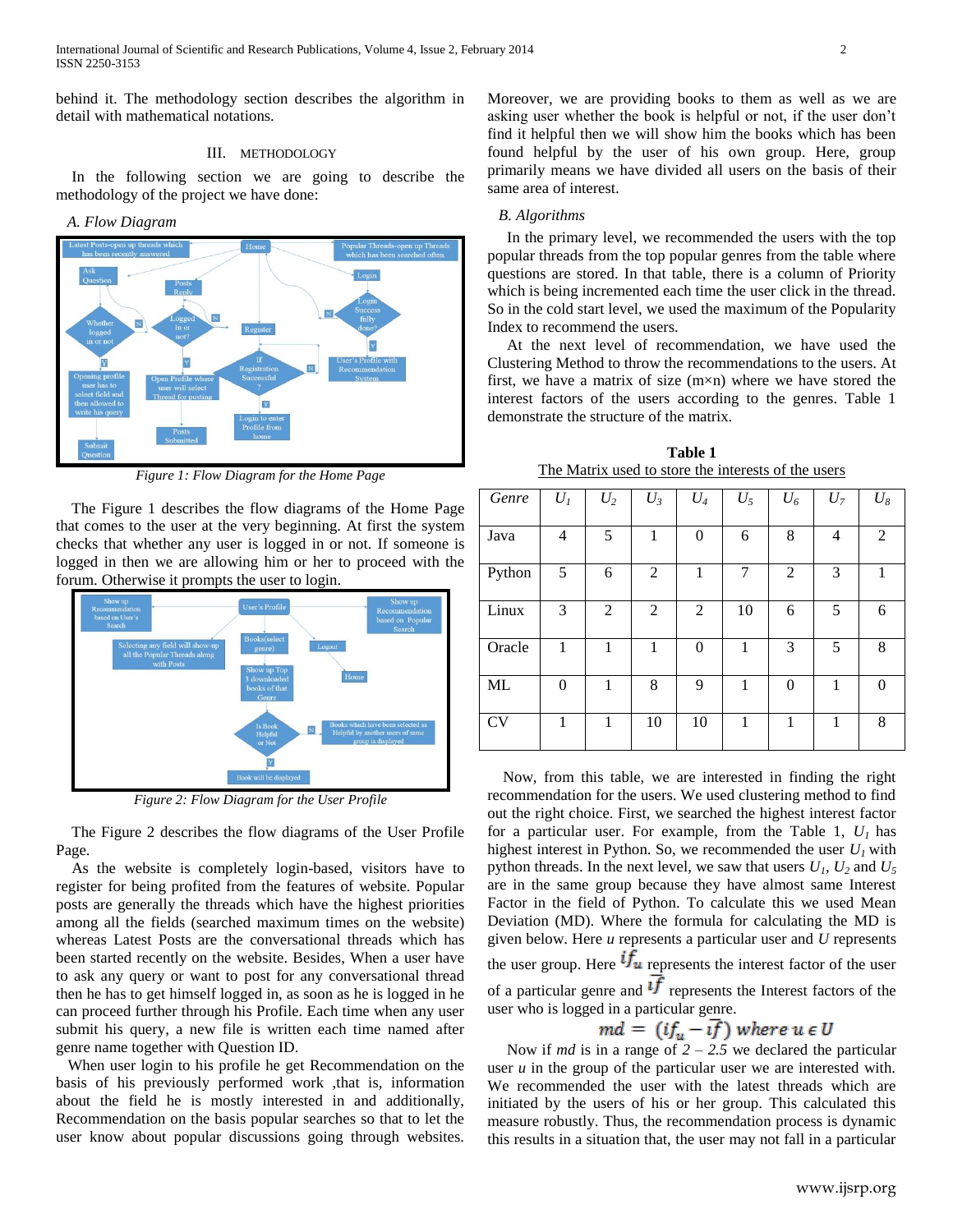group each time. As the interest of human being changes frequently, the user who was interested in Python at a particular time may not be interested in Python one week later. He or she may be interested in JAVA currently, then he or she should fall in the cluster of the people who are interested in JAVA. This constraint is also served by our system.

 Books are necessary part of the students or working people who are interested in technological discussions. Thus, books are also recommended to the users which are relevant to the thread for which the user is searching. For example user  $U_i$  is searching for a thread on Linux and when he or she once found the particular thread he or she is interested with. We are showing the popular books on Linux. There are two buttons, "Helpful" and "Not Helpful", with each and every book to track the user's preference about the books. When the user is clicking on the "Helpful" button we are transferring him or her to a new page with the description of the book, and possible download link of those books which are available in Online Versions. But, when the user clicks on the "Not Helpful" button we are showing the book, which may be the most helpful one for the user. We are doing this with a new algorithm. Using the MD we are creating a group of users who share their interests. And, then we are selecting those books which has been recommended by the users of that group in that particular genre. According to the aforesaid example, we will show the relevant Linux books to the user. The figure given below describes the algorithm for selecting the relevant book.



*Figure 3: The Process for recommending the books to the users*

 Now, once we get the Book IDs we are showing the relevant books to the user according to the Book ID one by one when the user is clicking on the "Not Helpful" button.

#### *C. Databases:*

MySQL is the most popular Open Source Relational SQL database management system. We have used MySQL for storing and retrieving all the database information both conveniently and efficiently. In a database forum we have used several tables for different operation. Following are the tables:-

- 1. Table mod\_deatil Used for storing the details of the user. As the data is fetched we store it with a particular user-id. This table have attributes, like
	- i) mod\_id (int)
	- ii) user name (varchar).
	- iii) Password (varchar)
	- iv) email\_id (varchar)
- 2. Table ques tbl This table is used for storing queries being asked by user. On submitting the question, the question with particular question id is stored in a table with Priority=0 in the beginning. As many times the Question is being searched, the Priority is increased. Attributes are
	- $i)$  Q  $id$  (int)
	- ii) Ques (varchar)
	- iii) Priority (int)
	- iv) Link (varchar)
	- v) Genre (varchar)
- 3. Table ans\_tbl Mainly used to store the posts submitted for any conversational thread with the date of posting.Attributes are as
	- $i)$   $Q_id(int)$
	- ii) Posts (varchar)
	- iii) Date(date)
- 4. Table rec\_new Chiefly, this table is used for applying Recommendation System to the forum where we have one columns for one user-id with genre and average attribute. The user searching for any thread will increase the corresponding genre along that user's column by value 1.Attributes
	- i) Genre(varchar)
	- ii) Average(int)
	- iii) User's name as columns(int)
- 5. Table book\_rec Again, we have another table for recommending books where we have particular column named by user's-id with the book-id for storing value 0 ,if the book is not helpful and 1, if the book is helpful along that user's column corresponding to particular book-id.Attributes are
	- i) Book\_id(int)
	- ii) Genre(varchar)
	- iii) User's name as column(int)
- 6. Table book\_tbl –Used to store the unique book id with different attributes where we have book priority which is increased each time when the book is downloaded.Attributes are as follows:
	- $i)$  B  $id(int)$
	- ii) B\_genre(varchar)
	- iii) B\_priority(int)
	- iv) B\_link(varchar)
	- v) B\_name(varchar)
	- vi) Img(varchar)
	- vii) Description(varchar)

 Here, a varchar represents a string and an int represents an integer of length 8 bit.

### IV. RESULTS

 Here goes some of the web pages of our development, which shows the recommendation and various other features. The Figure 4 is showing the Home Page of our system.